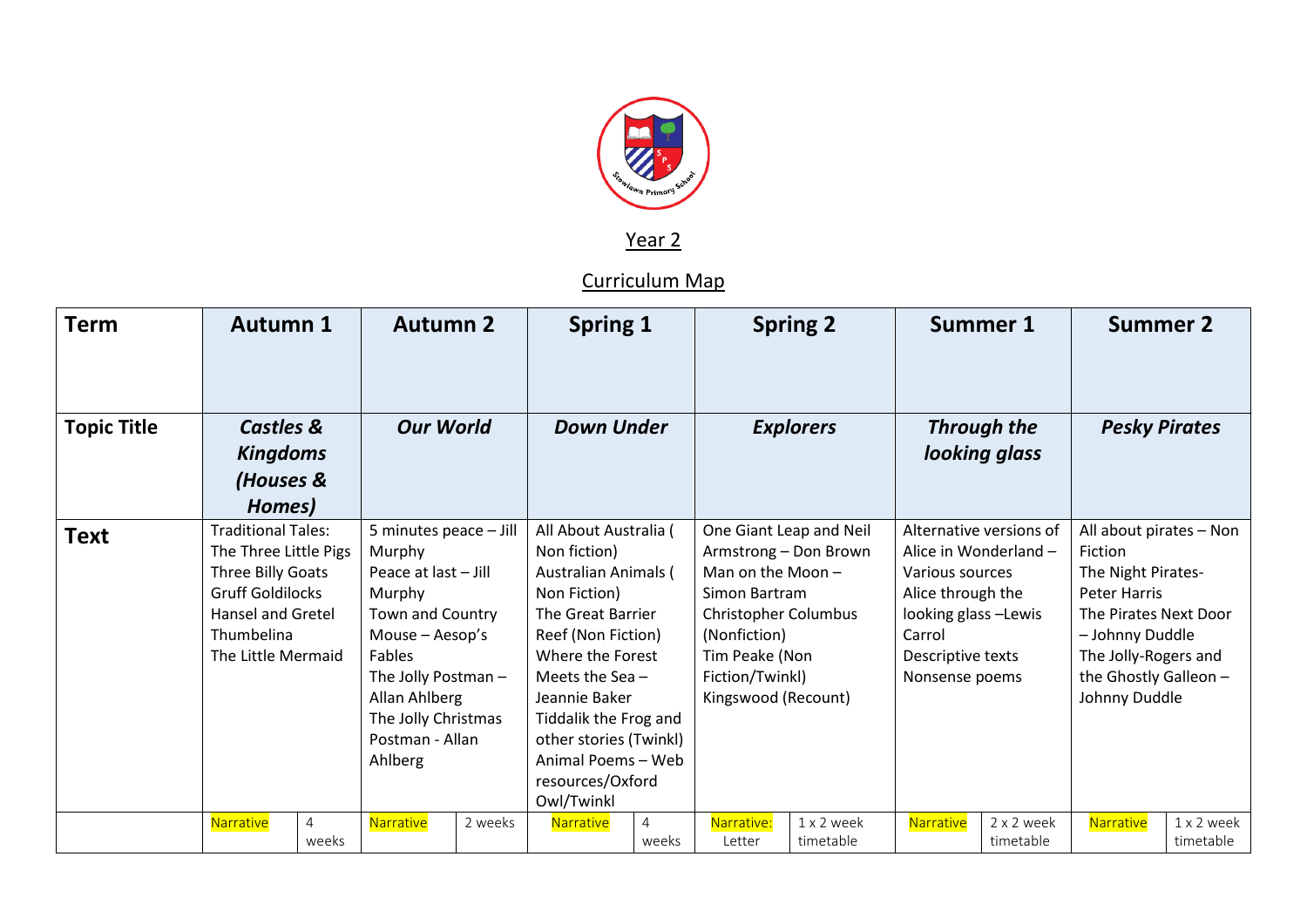| <b>Writing</b> |                            |       |              |                   |                    |                             |             |            |       |        |              |            |
|----------------|----------------------------|-------|--------------|-------------------|--------------------|-----------------------------|-------------|------------|-------|--------|--------------|------------|
|                | Information:               |       | Information: | 2 weeks           | Information:       |                             | nformatior  | 1 x 2 week | Poetr | 1 week | Information: | 1 x 2 week |
| focus          | Recounts                   | weeks | Recount      |                   | Non-l              | week                        | nstructions | timetable  |       |        | Recounts     | timetable  |
|                | (Diary)                    |       |              |                   | Chronological      |                             |             |            |       |        | (may not be  |            |
|                |                            |       |              |                   | Report             |                             |             |            |       |        | own          |            |
|                |                            |       |              |                   | Report             |                             |             |            |       |        | experience)  |            |
|                |                            |       |              |                   | (Facts/Leaflet)    |                             |             |            |       |        |              |            |
|                |                            |       | Poetry       | 1 week            | Poetry             |                             | Poetry      | 1 week     |       |        | Instruction: | 1 x 2 week |
|                |                            |       |              |                   |                    | week                        |             |            |       |        |              | timetable  |
| <b>Science</b> | Uses of everyday materials |       |              | Animals including |                    | All living things and their |             | Plants     |       |        |              |            |
|                |                            |       |              |                   | habitats<br>humans |                             |             |            |       |        |              |            |

| Geography | <b>Locational</b>      | <b>Place Knowledge</b>                                                                                        | <b>Human and Physical</b>  |
|-----------|------------------------|---------------------------------------------------------------------------------------------------------------|----------------------------|
|           | <b>Knowledge</b>       | <b>Understand</b>                                                                                             | Geography.                 |
|           | <b>Name and locate</b> | geographical                                                                                                  | Identify daily weather     |
|           | the world's seven      | similarities and                                                                                              | patterns in the UK. Use    |
|           | continents and five    | differences through                                                                                           | world maps to identify     |
|           | oceans.                | studying the human                                                                                            | the UK in its position in  |
|           | Name, locate and       | and physical                                                                                                  | the world. Locate on a     |
|           | identify               | geography of a small                                                                                          | globe and world map        |
|           | characteristics of     | area of the UK and of                                                                                         | the hot and cold areas     |
|           | the four countries     | a small area in a                                                                                             | of the world including     |
|           | and capital cities of  | contrasting non-                                                                                              | the Equator, the North     |
|           | the UK and its         | <b>European Country.</b>                                                                                      | and South Pole.            |
|           | surrounding seas.      | UK 1999 – 1999 – 1999 – 1999 – 1999 – 1999 – 1999 – 1999 – 1999 – 1999 – 1999 – 1999 – 1999 – 1999 – 1999 – 1 |                            |
|           |                        | <b>Australian town</b>                                                                                        | <b>Geographical Skills</b> |
|           |                        |                                                                                                               | and Fieldwork              |
|           |                        |                                                                                                               | Follow a route on a        |
|           |                        |                                                                                                               | map, use simple            |
|           |                        |                                                                                                               | compass directions         |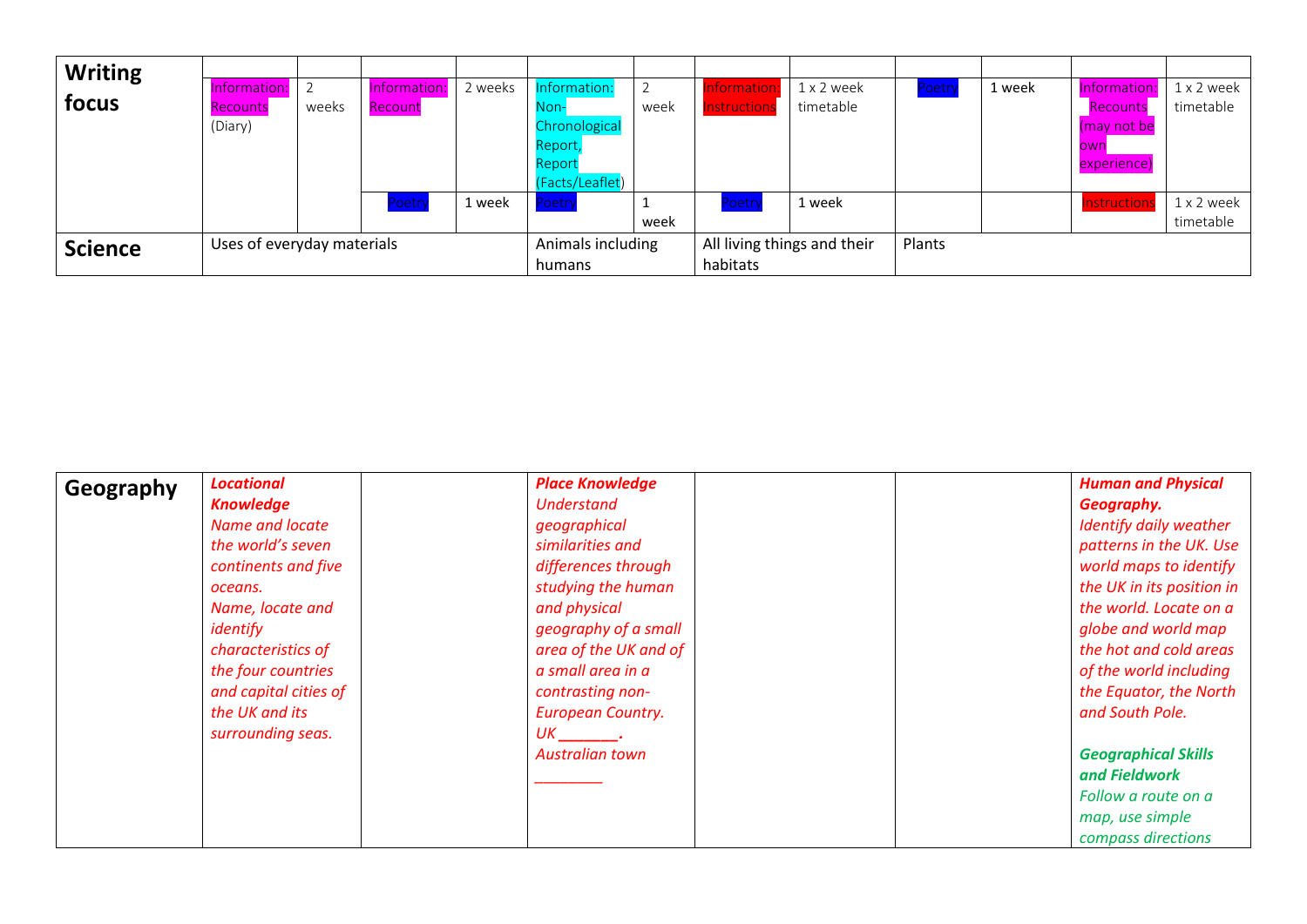|                            |                                                  |                                                                                                                             |                                                                       |                                                                                                                                                                                                                                                                               |                                                                                   | (N,S,E,W).Use arial<br>photographs and plan<br>perspectives          |  |
|----------------------------|--------------------------------------------------|-----------------------------------------------------------------------------------------------------------------------------|-----------------------------------------------------------------------|-------------------------------------------------------------------------------------------------------------------------------------------------------------------------------------------------------------------------------------------------------------------------------|-----------------------------------------------------------------------------------|----------------------------------------------------------------------|--|
| <b>History</b>             |                                                  | Significant historical<br>events, people and<br>places in their own<br>locality.<br>Why are we called<br>the Black Country? |                                                                       | The lives of significant<br>individuals in the past<br>who have contributed to<br>national and international<br>achievements, some<br>should be used to<br>compare aspects of life in<br>different periods $-$ e.g.<br><b>Florence Nightingale and</b><br><b>Mary Seacole</b> |                                                                                   |                                                                      |  |
| <b>Computing</b>           | Digital programmer                               | Digital animator                                                                                                            | Digital data handler                                                  | Digital researcher and<br>presenter 2                                                                                                                                                                                                                                         | Digital musician                                                                  | Digital film maker                                                   |  |
| <b>PE</b>                  | Dance-Toys<br>Multiskills                        | <b>Invasion Games</b><br>Dance - The<br><b>Gunpowder Plot</b>                                                               | Gymnastics- Under<br>the Sea<br><b>Invasion Games</b>                 | <b>Circuit Training</b><br><b>Bat and Ball</b>                                                                                                                                                                                                                                | Dance - Plants<br>Gymnastics                                                      | Throwing and Catching<br>Gymnastics-<br>Landscapes and<br>Cityscapes |  |
| <b>RE</b>                  | How and why are some books holy?                 |                                                                                                                             | Beginning to learn<br>from Islam                                      | Holy places: Worship at<br>the Church, Mandir,<br>Mosque and Gurdwara                                                                                                                                                                                                         | What can we learn from the Bible?                                                 |                                                                      |  |
| D and T                    | Exploring Key skills for sheet materials;        | sliders and levers - making a moving picture                                                                                | Cooking - healthy salad<br>from)                                      | (healthy and varied diet, know where food comes                                                                                                                                                                                                                               | Technical Knowledge Mechanisms - Wheels &<br>Axels<br>Focus Designer - Henry Ford |                                                                      |  |
| Art                        | Collage/paper                                    | <b>Drawings-</b><br>(Landscapes)                                                                                            | <b>Printing &amp; Patterns-</b><br>aboriginal pattern<br>work.        | Sculpture                                                                                                                                                                                                                                                                     | Painting                                                                          | Textiles skills - create<br>my own pirate flag.                      |  |
| <b>Featured</b><br>artists |                                                  | Lowry                                                                                                                       | <b>Andy Warhol</b>                                                    | Giacometti<br>Giuseppe Arcimboldo                                                                                                                                                                                                                                             | Monet/Seurat/Matisse                                                              |                                                                      |  |
| <b>Music</b><br>(Charanga) | Hands, Feet and<br>Heart                         | Ho Ho Ho                                                                                                                    | I wanna Play in a<br><b>Band</b>                                      | Zootime                                                                                                                                                                                                                                                                       | Friendship Song                                                                   | Reflect, Rewind and<br>Replay                                        |  |
| <b>PSHE</b>                | Keeping and Staying<br>Safe: tying shoe<br>laces | Our World: Living in<br>our world, working in<br>our world                                                                  | Keeping and staying<br>healthy. Healthy<br>eating, brushing<br>teeth. | Being Responsible:<br>Practise makes perfect                                                                                                                                                                                                                                  | Computer safety:<br>Image sharing                                                 | Relationships: bullying<br>Feelings and emotion:<br>worry            |  |